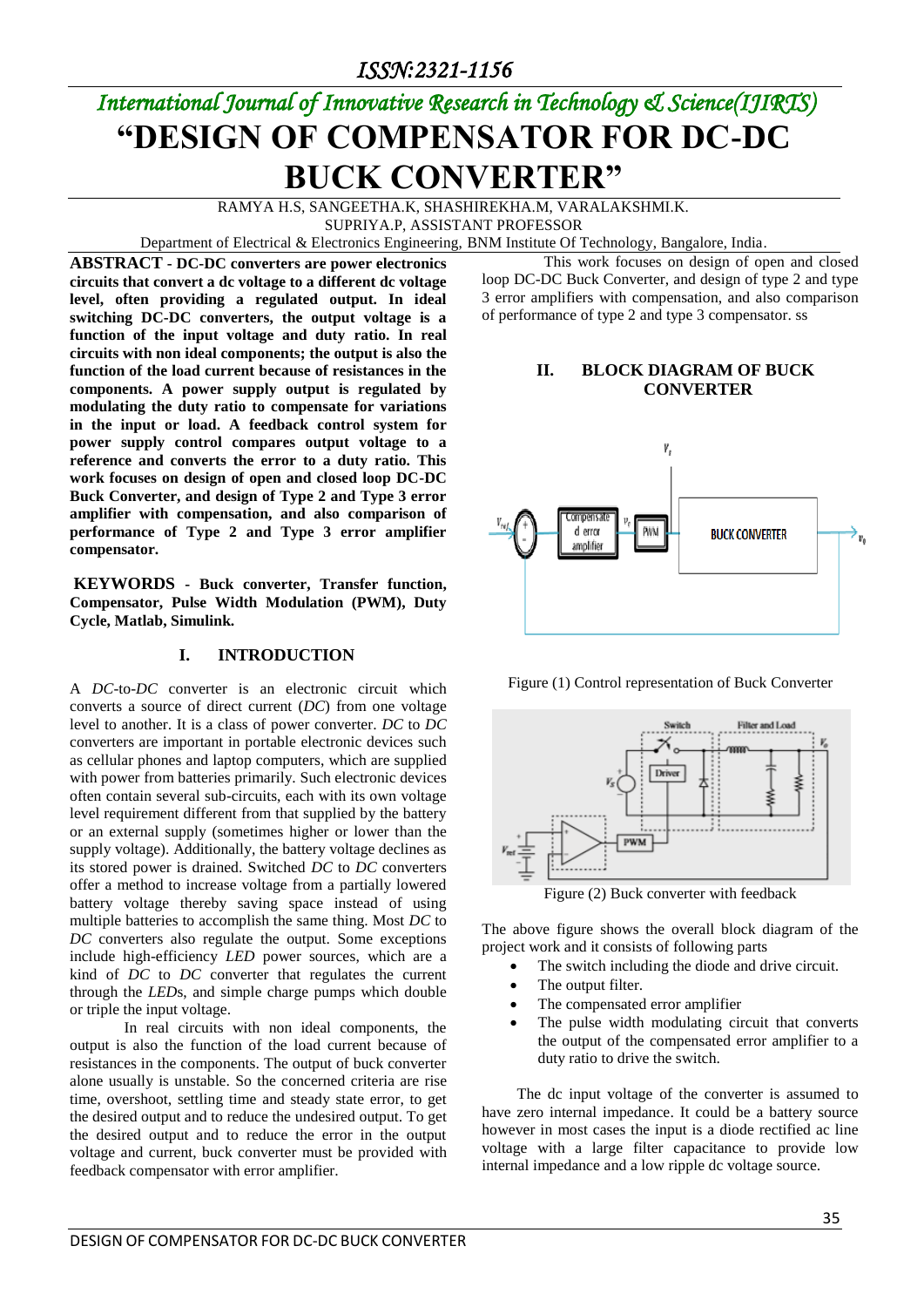## *ISSN:2321-1156*

## *International Journal of Innovative Research in Technology & Science(IJIRTS)*

 **Compensated Error Amplifier:** An error amplifier is most commonly encountered in feedback unidirectional voltage control circuits where the sampled output voltage of the circuit under control is fed back and compared to a stable reference voltage. Any difference between the two generates a compensating error voltage which tends to move the output voltage towards the design specification.

• **PWM:** The most common control method pulsewidth modulation (PWM). This method takes a sample of the output voltage and subtracts this from a reference voltage to establish a small error signal ( $V_{ERROR}$ ). This error signal is compared to an oscillator ramp signal. The comparator outputs a digital output (PWM) that operates the power switch. When the circuit output voltage changes, VERROR also changes and thus causes the comparator threshold to change. Consequently, the output pulse width (PWM) also changes. This duty cycle change then moves the output voltage to reduce the error signal to zero, thus completing the control loop.

 **Buck converter:** An efficient alternative to the linear regulator is switch. In a switch circuit, the transistor operates as an electronic switch by being completely on or completely off. Assuming switch is ideal, the output is same as input when the switch is closed, and output is zero when switch is open. In this work MOSFET is used as a switch. The input of buck converter is switch output which is  $v_x = v_x d$  on an averaged circuit basis in the continuous current mode. The buck converter consists of an RLC filter. In the output stage of the converter, a small filter is treated as an integral part of the dc-dc converter. Compensation associated with the amplifier determines control loop performance and provides for a stable control system.

#### **III DIFFERENT MODES OF OPERATION:**

#### **Continuous mode**



Figure (3) A buck converter continuous mode operation

$$
\frac{V_i - V_o}{L} t_{on} - \frac{V_o}{L} t_{off} = 0
$$

$$
(V_i - V_o)DT - V_o(1 - D)'
$$
  
\n
$$
\Rightarrow V_o - DV_i = 0
$$
  
\n
$$
\Rightarrow D = \frac{V_o}{V_i}
$$

#### **Discontinuous mode**





$$
I_{L_{Max}} = \frac{V_i - V_o}{L} DT
$$

$$
V_o = V_i \frac{1}{\frac{2L L_o}{D^2 V_i T} + 1}
$$

This analysis assumes that the diode remains forward biased for the entire time when the switch is open, implying that the inductor current remains positive. An inductor current that remains positive throughout the switching period is known as continuous current. Conversely, discontinuous current is characterized by the inductor currents returning to zero during each period.

#### **IV. COMPENSATOR**

#### **BASICS OF COMPENSATOR**

 An open loop DC-DC converter cannot regulate its output voltage due to variation in input voltage and changes in load. Compensator is used to overcome this problem, so that the converter will produces stable output voltage.

- Compensators are specialized filters.
- The additional component which compensates for deficient performance of the original system is known as "Compensator".
- Compensation is the alteration or adjustment of system to obtain desired performance.

#### **TYPES OF COMPENSATOR**

- (A) TYPE 1 COMPENSATOR.
- (B) TYPE 2 COMPENSATOR.
- (C) TYPE 3 COMPENSATOR.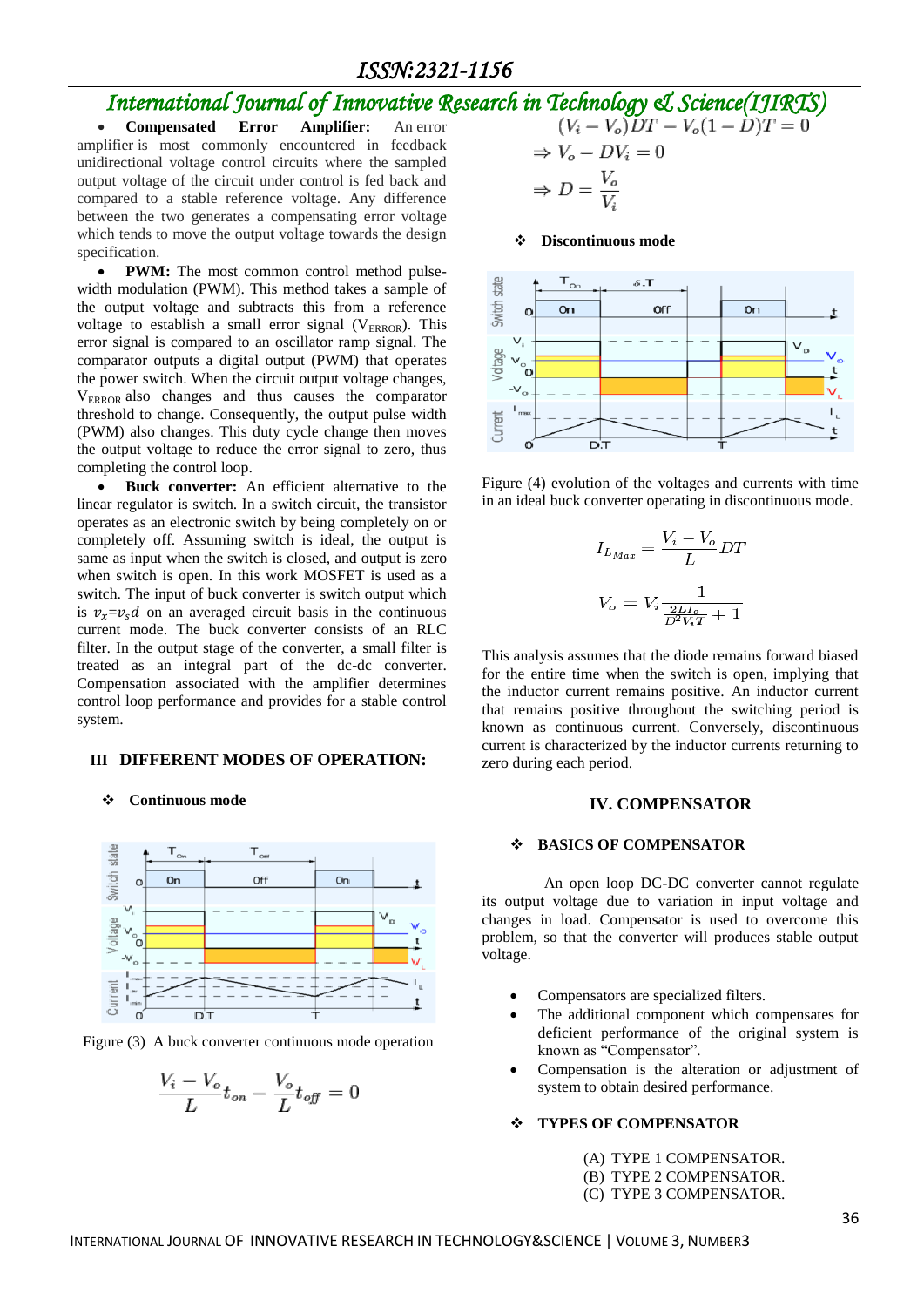# *International Journal of Innovative Research in Technology & Science(IJIRTS)*

**(A) TYPE 1 COMPENSATOR:** 



Figure (5) Type 1 compensator using the op-amp

 Figure shows the schematic of the traditional Op-Amp with Type I configuration. The operational amplifier (the traditional Op-Amp) represents the basis of the closed-loop system. Its function, in a feedback system, is to amplify the error detected between a fixed and stable reference level and the monitored state variable. In this Type I configuration, we derive  $H(s)$  by dividing the capacitor impedance  $(C1)$  by the upper resistor. The transfer function is  $\frac{v_e}{\ }$  =  $v_{out}$  $\mathbf{1}$ 

 $\overline{\phantom{0}}$  $rac{1}{R1C1S}$ 

#### **(B)**



Figure: (6) Type 2 compensator using the op-amp

A Type II compensation amplifier adds an RC branch to flatten the gain, and improve the phase response in the midfrequency range. The increased phase is achieved by increasing the separation of the pole and zero of the compensation. Offering an origin pole, one zero, and one high-frequency pole, the Type II compensator provides a phase boost up to 90 degrees. Figure shows the electrical configuration, and the transfer function is obtained by calculating the impedance offered by the network placed in the Op-Amp feedback path (Zf) and dividing it by the upper resistor (R1).

$$
\text{Zf} = (\text{R2} + \frac{1}{sC1}) \|\frac{1}{sC2} = \frac{\left(R2 + \frac{1}{sC1}\right)\left(\frac{1}{sC2}\right)}{R2 + \frac{1}{sC1} + \frac{1}{sC2}}
$$
\n
$$
\text{Zi} = R1
$$

The gain function  $G(s)$  is expressed as the ratio of the compensated error amplifier small signal output  $v_c$  to the input, which is the converter output  $v<sub>o</sub>$ 

$$
G(s) = \frac{v_c(s)}{v_{o(s)}} = -\frac{Z_f}{Z_i}
$$
\n
$$
(R2 + 1/sC1)(1/sC2)
$$

 $=$  $R1(R2 + 1/sC1 + 1/sC2)$ 

Rearranging terms and assuming  $C2 < C<sub>1</sub>$ ,

$$
G(S) = \frac{v_c(s)}{v_{o(s)}}
$$
  
=  $-\frac{s + 1/R2C2}{R1C2[s + (C1 + C2)/R2C1C2]}$   
 $\approx -\frac{s + 1/R2C1}{R1C2s(s6 + 1/R2C2)}$ 

#### **(C) TYPE 3 COMPENSATOR**



Figure (7) Type3 compensator using the op-amp

Figure shows the conventional Type III compensation using voltage Op-Amp. There are two poles and two zeros provided by this compensation. The Type III compensator is used when more than 90 degrees of phase boost are necessary. By adding another pole/zero pair to the Type II compensator, the Type III can theoretically boost the phase up to 180 degrees. The derivation of its transfer function does not really change, which means the principle remains the same with the Type II method. The small signal transfer function is expressed in terms of input and feedback impedances  $Z_i$  and  $Z_f$ ,

$$
G(s) = \frac{v_{c(s)}}{v_o(s)} = -\frac{Z_f}{Z_i} = -\frac{(R2 + 1/sC1) \| 1/sC2}{R1 \| (R3 + 1/sC3)}
$$

Resulting in

$$
G(s) = -\frac{R1 + R3}{R1R3C3} \frac{\left(s + \frac{1}{R2C1}\right)\left(s + \frac{1}{(R1 + R3)C3}\right)}{s\left(s + \frac{C1 + C2}{R2C1C2}\right)\left(s + \frac{1}{R3C3}\right)}
$$

The reference voltage  $V_{ref}$  is purely dc and has no effect on the small-signal transfer function. Assuming  $C_2 \ll C_1$  and  $R_3 < R_1$ ,

$$
G(s) \approx -\frac{1}{R3C2} \frac{(s + 1/R2C1)(s + 1/R1C3)}{s(s + 1/R2C2)(s + 1/R3C3)}
$$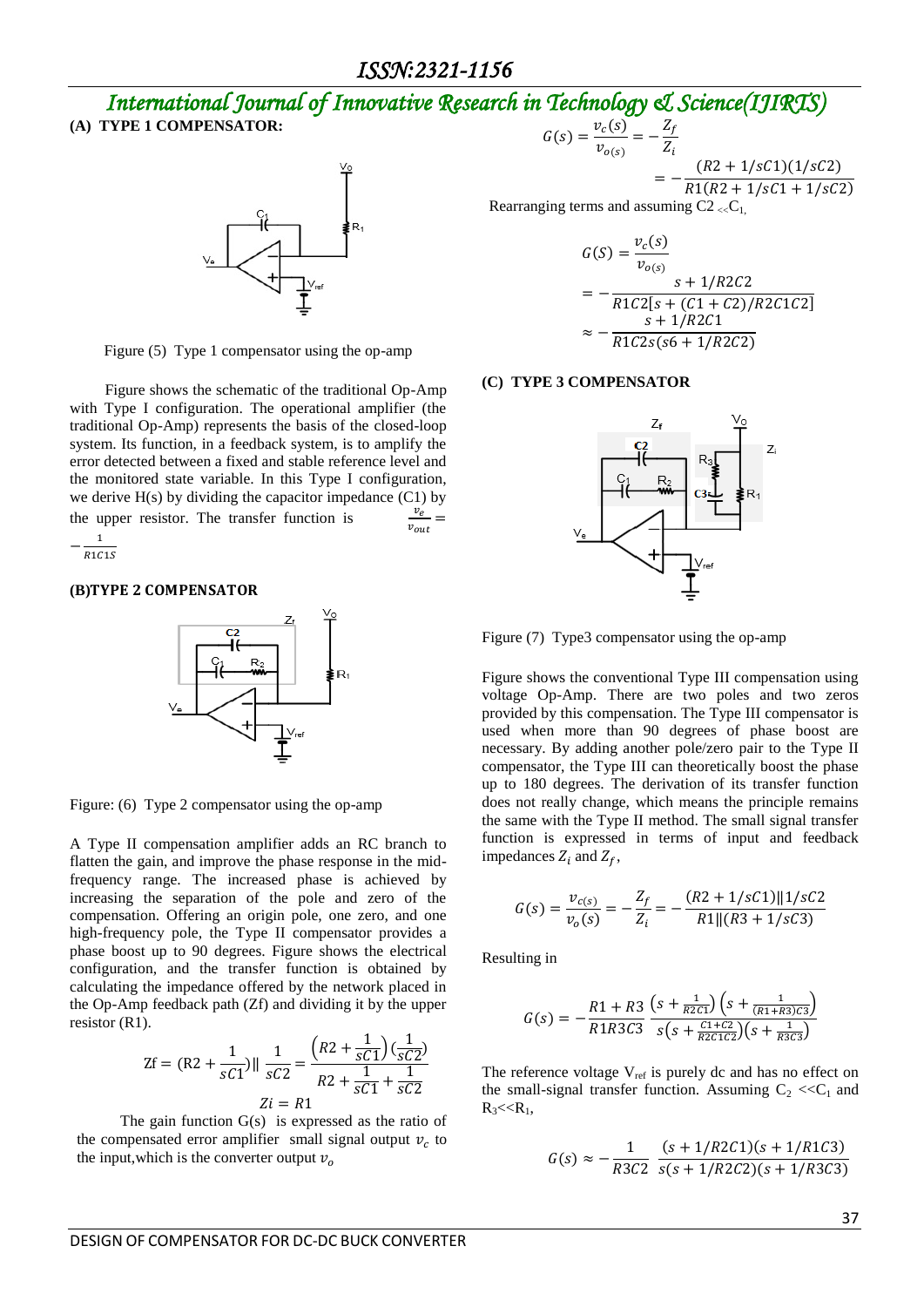## *International Journal of Innovative Research in Technology & Science(IJIRTS)*

## **V. SOFTWARE IMPLEMENTATION**

#### **STEADY STATE ANALYSIS (OPEN LOOP)**



Figure (8) steady state analysis of open loop buck Converter



Figure (9) Output waveform

The figure above shows the simulation block diagram of open loop buck converter for steady state analysis. As shown, from the simulation results, the output voltage is 4.96v,percentage voltage ripple is 2.443%.

### **DYANAMIC ANALYSIS**

#### LINE REGULATION (OPEN LOOP)





Figure (11) Output waveform

The figure above shows the simulation block diagram of open loop buck converter for dynamic analysis i.e., Line regulation. As shown, from the simulation results, the

output voltage is 6.67v, settling time is 0.62ms, and the percentage overshoot is 0.5%.

LOAD REGULATION (OPEN LOOP)

Figure (12) Load regulation of open loop buck converter







The figure above shows the simulation block diagram of open loop buck converter for dynamic analysis i.e. Load regulation. As shown, from the simulation results, the output voltage is 7.8v, settling time is 2ms, and the percentage overshoot is 0.8%.

### **VI. COMPARISION TABLE:**

Comparison Table of Steady State analysis and dynamic analysis of open loop buck converter, Type 2 compensator and Type 3 compensator is shown below:

## Table 1 : COMPARISION TABLE FOR STEADY STATE ANALYSIS

## 1. Steady state analysis

| <b>TYPE OF</b> | Vs(volts) | Vout(Volts) [Iout(amps) |         | Voltage   | Current   |  |
|----------------|-----------|-------------------------|---------|-----------|-----------|--|
| <b>CIRCUIT</b> |           |                         |         | ripple(%) | ripple(%) |  |
|                |           |                         |         |           |           |  |
| Without        | 10        | 4.96                    | $5/5=1$ | 2.443     | 24        |  |
| compensator    |           |                         |         |           |           |  |
| Type 2         | 10        | 5.06                    |         | 2.204     | 22        |  |
| compensator    |           |                         |         |           |           |  |
| Type 3         | 10        |                         |         | 0.46      | 22        |  |
| compensator    |           |                         |         |           |           |  |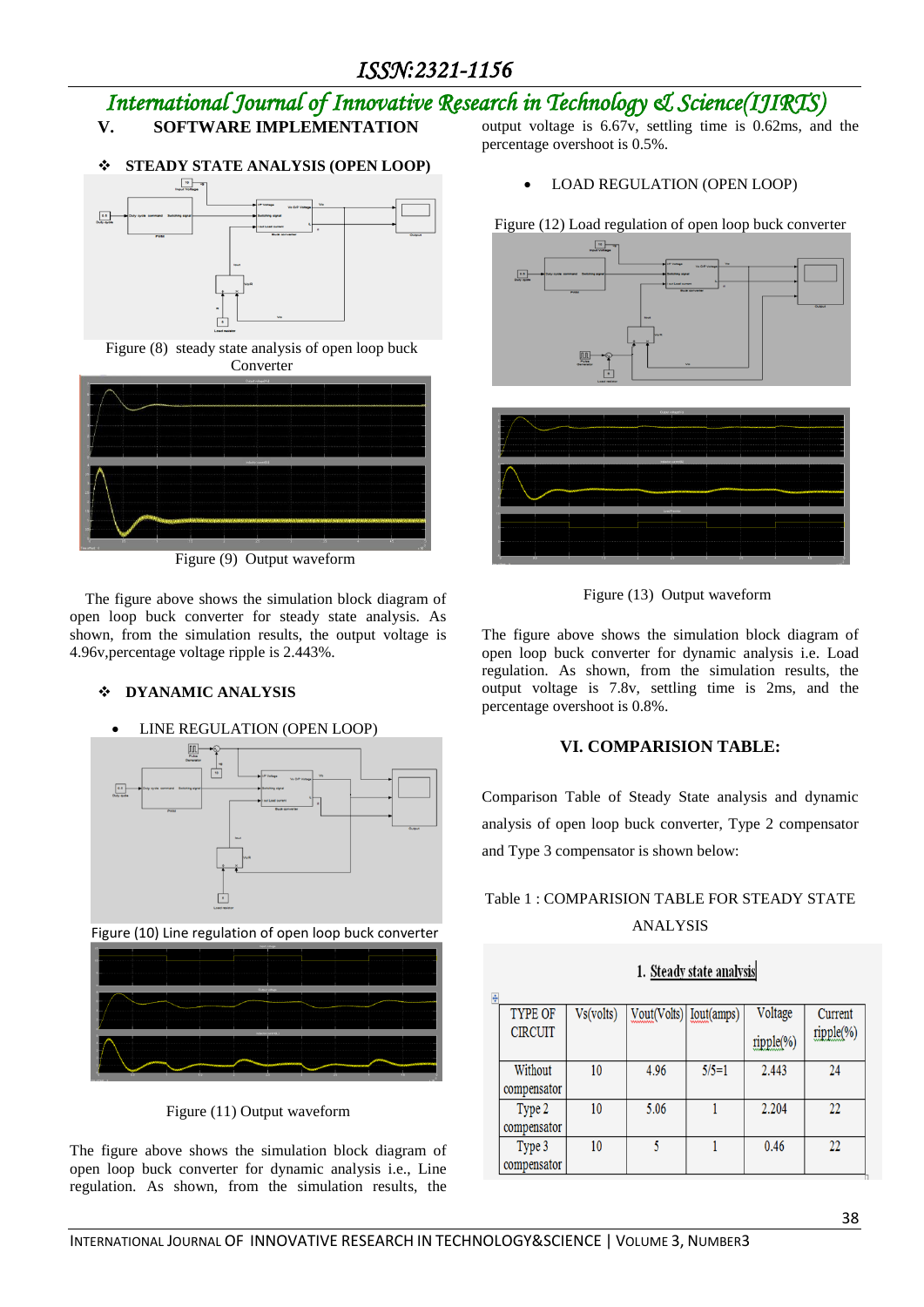## *ISSN:2321-1156*

# *International Journal of Innovative Research in Technology & Science(IJIRTS)*

Table 2 : COMPARISION TABLE FOR DYANAMIC

ANALYSIS

#### **Dynamic Analysis**

#### 2. Load Regulation

| $\ddot{\Phi}$ |             |         |          |         |        |            |           |         |         |
|---------------|-------------|---------|----------|---------|--------|------------|-----------|---------|---------|
|               | Type        | Vs      | Iout     | Vout    | Ts     | Undershoot | Overshoot | Voltage | Current |
|               |             | (volts) | (amps)   | (Volts) | (msec) | $(\%)$     | (%)       | ripple  | ripple  |
|               |             |         |          |         |        |            |           | (%)     | (%)     |
|               | Without     |         |          | 6.67    | 0.62   | 2.59       | 0.5       | 2.42    | 33.33   |
|               | compensator |         |          |         |        |            |           |         |         |
|               | Type 2      | 10      | $0.7$ To | 5.2     | 0.15   |            | 0.5       | 2.4     | 31.72   |
|               | compensator |         | 1(vice   |         |        |            |           |         |         |
|               | Type 3      |         | versa)   | 5.04    | 0.09   | 0.27       | 0.28      | 0.5     | 30.66   |
|               | compensator |         |          |         |        |            |           |         |         |

#### 3. Line Regulation

| Type        | Vs         | Iout   | Vout    | Ts     | Undershoot   Overshoot |      | Voltage        | Current |
|-------------|------------|--------|---------|--------|------------------------|------|----------------|---------|
|             | (volts)    | (amps) | (Volts) | (msec) | $\binom{0}{0}$         | (%)  | ripple         | ripple  |
|             |            |        |         |        |                        |      | $\binom{0}{0}$ | (%)     |
| Without     |            |        | 7.8     | >2     | 2.6                    | 0.8  | 2.41           | 29.52   |
| compensator |            |        |         |        |                        |      |                |         |
| Type 2      | 10 to      |        | 5.1     | 0.08   | 0.1                    | 0.6  | 2.39           | 25.23   |
| compensator | $12$ (vice |        |         |        |                        |      |                |         |
| Type 3      | versa)     |        | 5.04    | 0.05   | 0.08                   | 0.09 | 0.5            | 24      |
| compensator |            |        |         |        |                        |      |                |         |

#### **VII. HARDWARE IMPLEMENTATION**

#### DESIGN OF HARDWARE COMPONENTS

 $Va = 5V$ 

 $v_s = 12V$ 

 $\Delta I = 25.77$ 

f=100Khz

 $R=10\Omega$ 

$$
L = \frac{v_a(v_s - v_a)}{f \Delta l v_s} = \frac{5(12 - 5)}{100 \times 10^3 \times 25.77 \times 10} = 1.1uh
$$

$$
C = \frac{\Delta_I}{8 * f * s \Delta v_c} = \frac{25.77}{8 * 100 * 10^3 * 2.2403} = 14.37 uF
$$



Figure(14) Shows the flow chart for the generation of the PWM signal using **PIC16F877A**

#### **VIII. HARDWARE CIRCUIT**



Figure (15) Hardware Circuit of open loop Buck Converter